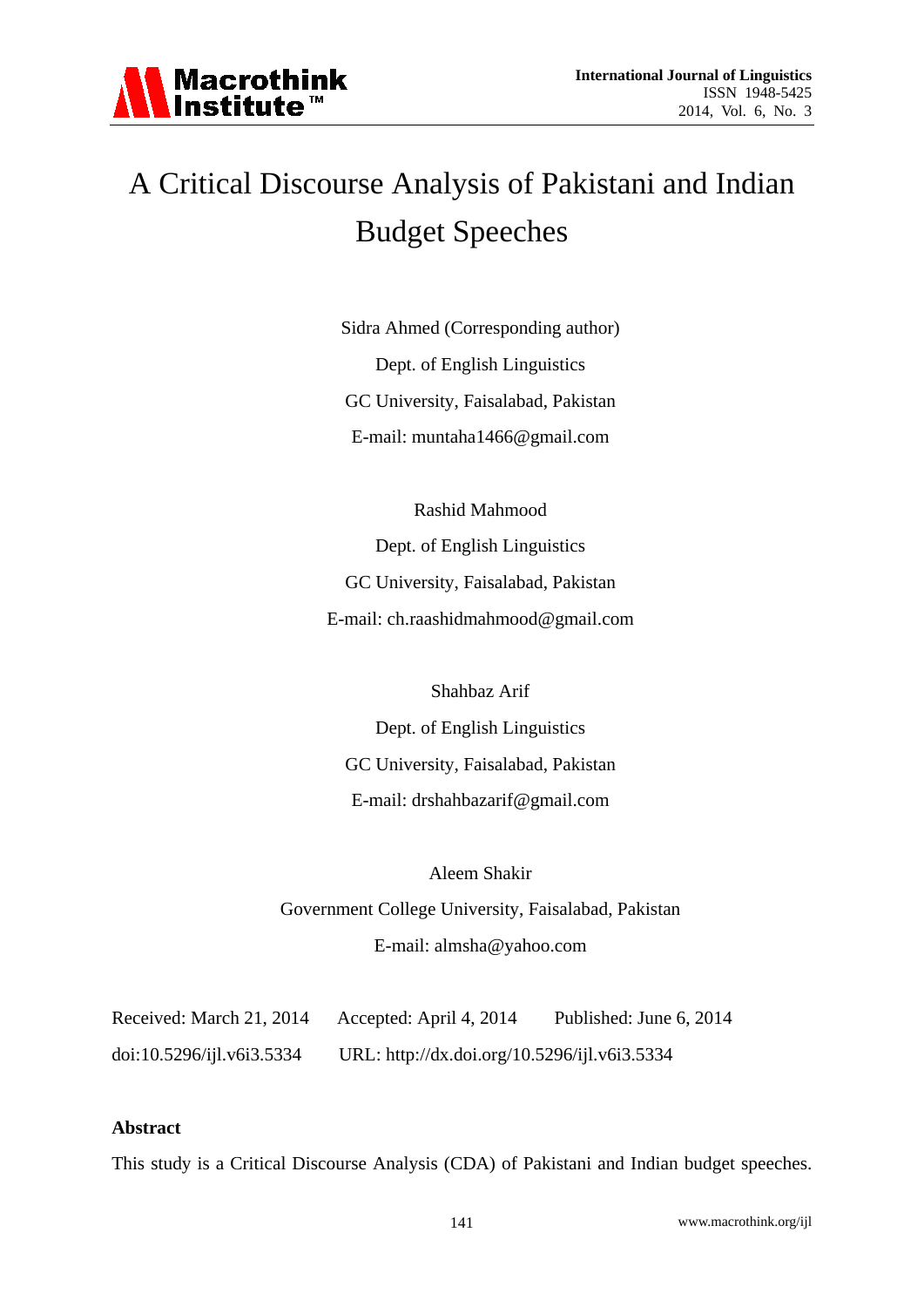

Two specialized corpora, Pakistani Budget Speeches (PBS) and Indian Budget Speeches (IBS), from 2009 to 2012 of both the countries were compiled. This research explored the hidden meanings through the study of Parts of Speech (POS) which were conveyed in budget speeches. These POS were limited to nouns (singular and plural), pronouns, adjectives (general), and verbs (present/past/modal). This study develops the insight that budget is declared having multiple meanings behind the statement. The study concludes that government declares the budget having some similarities and differences with other countries but hidden meanings behind the declaration is a fixed phenomenon of budget discourse.

**Keywords:** CDA, POS, Corpus driven, Budget speeches, Politics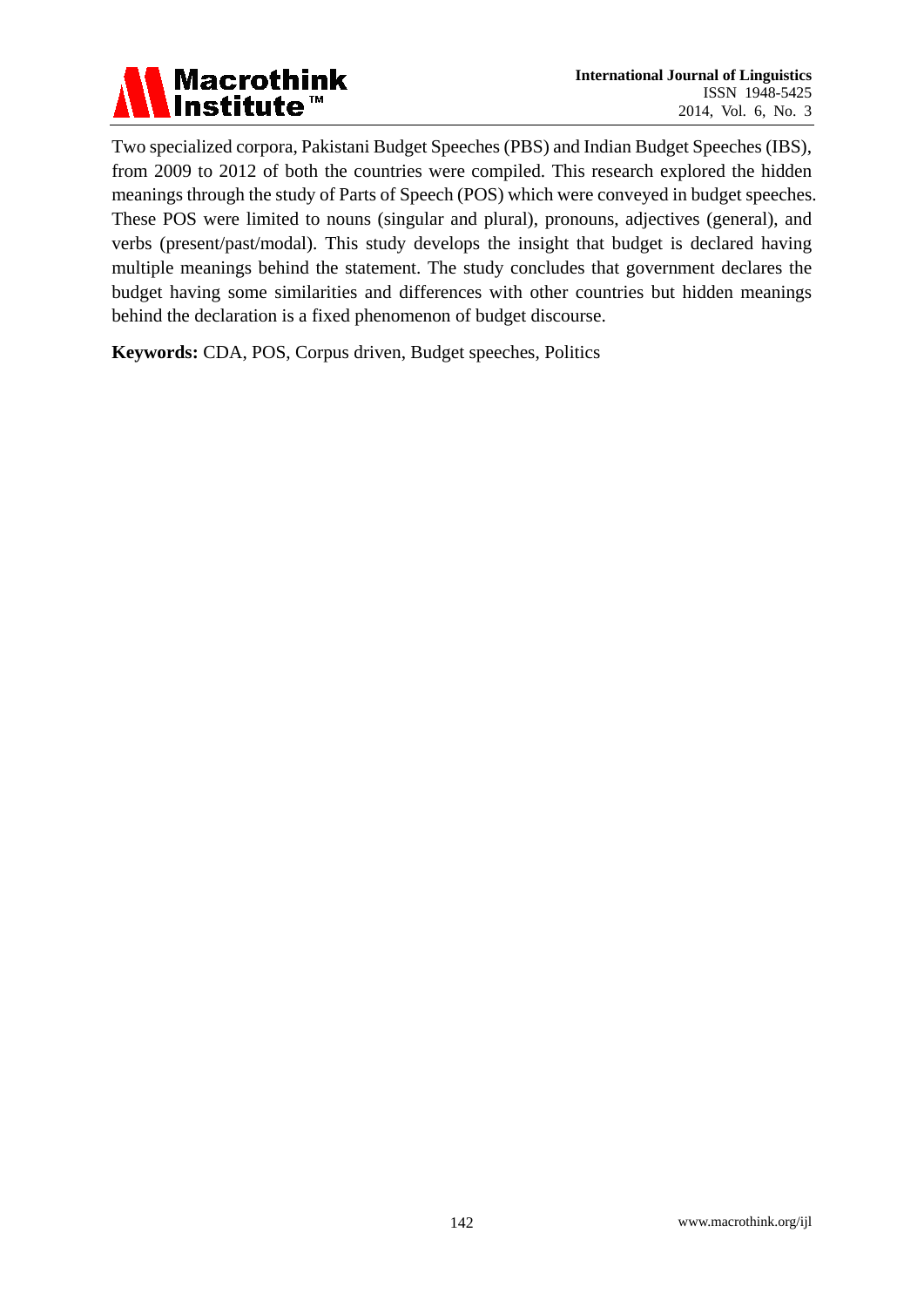

## **1. Introduction**

CDA is a type of discourse analytical research that mainly studies social power manipulation, dominance, inequality by text and talk in both the social and political setting. Luke (1997) opines that to set the power of the written and spoken discourse, CDA is necessary for unfolding, interpreting, analysing, and evaluating social life reflected in text. It analytically discovers often cloudy relationships between discursive practices, texts, and events and wider social and cultural structures, relations, and processes. Critical language study examines social relations in a technique which emphases upon their linguistic features and which show their usually hidden elements in the system of social affairs along with hidden possessions they might have upon that system (Fairclough, 1993).

Politics obviously have substantial and non-linguistic aims and generalization that they control the delivery of resources, in a concrete as well as nonconcrete sense, in a given society. According to Schaffner (1996) "political discourse is thematic because its topics are primarily related to politics such as political activities, political ideas and political relations" (p.201). Discourse experts classify two approaches to deal with this subject of politics and language which are descriptive and critical. Descriptive approach depends on describing the linguistic strategies and the verbal performance of politicians and sometimes their ideology behind the utterances. On the other hand critical methods include social theories which have the quality to deal with the association between language and power, regulations as well as supremacy and instructions of discourse (Chilton, 2003).

Political professions, which have the function of arbitrating between the citizens and authorities, perform the functions to produce texts planned to persuade and to influence an institutional power. Political language is fundamentally used as an influential device in appealing the support as well as the harmony of the public and the nation policymakers. Political leaders, who deliver public speeches within the national settings, often have a tendency to control language or genre to achieve the political benefit, sustain power, and avoid responsibility. Idiagbon (2010) involves CDA to analyse the patterns of language and describes that how the language is used by the politicians. Researcher focuses that the consciousness should be awaken of every reader who is reading political discourse, because utterances in the political campaign do not give neutral and true statement. Political speeches, which are delivered in different settings, perform various functions in a set of cultural and social frameworks. Wang (2010) summarizes some features of Barack Obama's speeches that he used simple words and short sentences in speeches instead of difficult ones. His language is very easy and somehow colloquial as well. He concludes that through the use of modal verbs, present tense and first person pronouns Obama tried to reduce the distance between him and his audience. CDA not only involves the major factors of discourses but also the very minor issues can be handled through it, as Shayegh (2012) highlights that Barak Obama and Martin Luther King use WILL frequently in their speeches, which is indicating possibility arisen from reality. They want to create an impact on their people for their own position and as well as for the government in coming time.

Various researches in CDA attempts to formulate or maintain an overall point of view of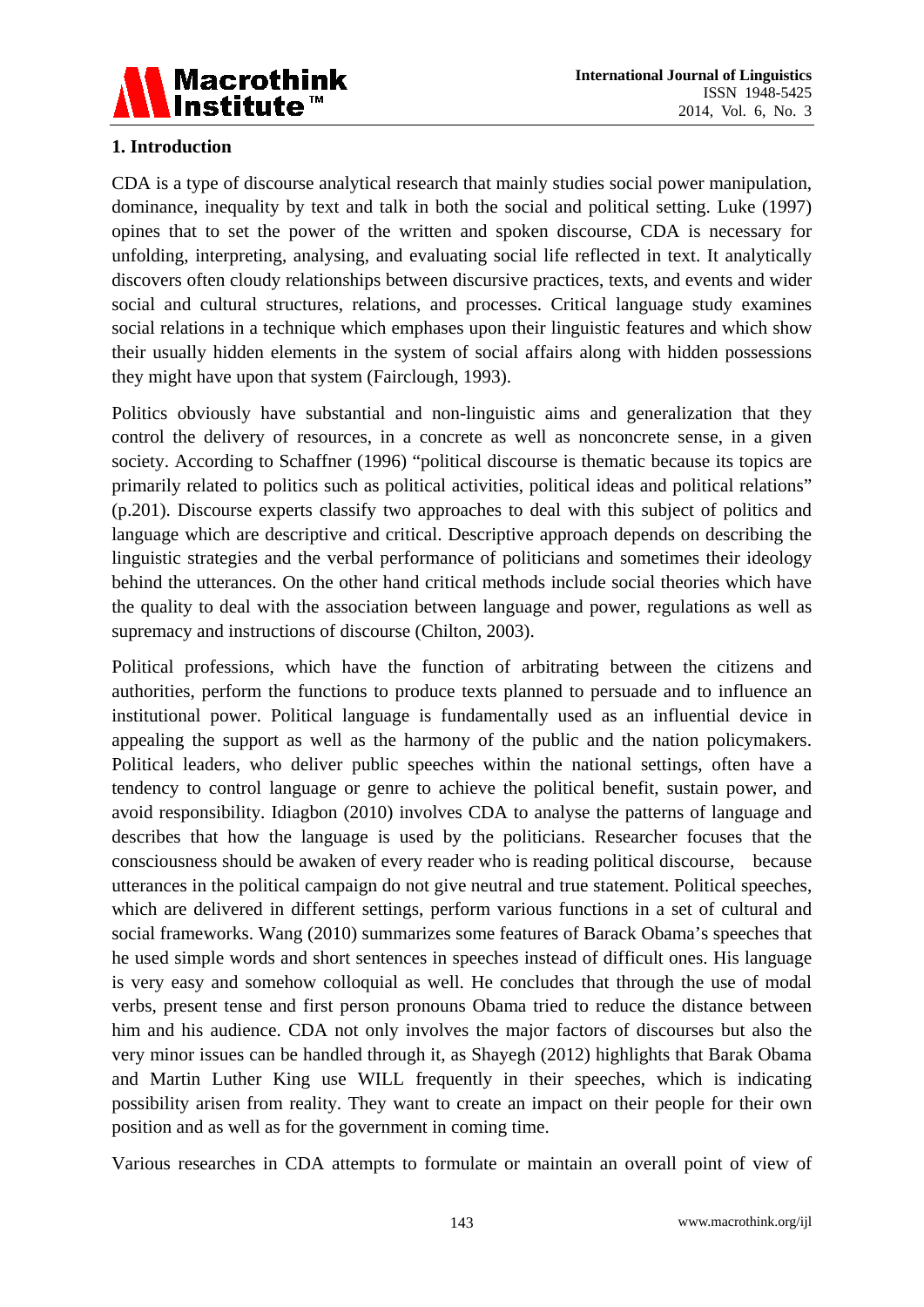

unity with the supremacy group. Politicians defend various ideas of social events and changes in their speeches with the use of discourse analytical terms for maintaining the status of government in front of people. Dickinson (2009) opines that political speeches share certain similarities and differences by which readers and listeners can understand the meanings of political discourse. Present study involves budget speeches to enlighten the characteristics of this discourse. Budget is considered very important document for all the people of county because from elite class to poor class everyone is bound to follow it for the next fiscal year. This study analyses the Pakistani and Indian budget speeches to explore the similarities and differences through parts of speech. The study uncovers the hidden meaning and gives awareness to common people about their representation in budget.

## **2. Methodology**

The corpus driven methodology has been used for the Critical Discourse Analysis of Pakistani and Indian budget speeches. Four budget speeches from 2009 to 2013 have been combined into one complete text file. Corpus of Pakistani budget speeches has 4607 types and 30098 tokens. Types and tokens of Indian budget speeches are 5569 and 46147 respectively. The corpora have been syntactically tagged using CLAWS Tagger C7 Tagset. Antconc 3.2.1 has been used to study the concordance lines, to extract parts of speech (nouns, adjectives, verbs and pronouns) and to measure the frequencies. A list of keywords of both corpora has been prepared. Pakistani Written English (PWE) 2.1 million words general corpus has been used as a reference corpus. The data has been collected from the instances occurring in Pakistani Budget Speeches (PBS) and Indian Budget Speeches (IBS). Only those words of each category have been analysed which are found in both corpora and these words have been selected on the basis of keyword list and frequency. This research enlightens the differences and similarities between Pakistani and Indian budget speeches. Interpretations on the discussions have been made on the basis of usage of POS in PBS and IBS.

## **3. Data Analysis & Discussion**

#### *3.1 Nouns*

## 3.1.1 Singular Nouns

Noun is taken as the building block in parts of speech. Present study involved 'singular and plural' nouns to examine Pakistani and Indian budget speeches. Total number of singular nouns in PBS and IBS was 15439 but only eleven singular nouns were selected due to frequency and keyness.

| <b>Singular Nouns</b> | Ind | Pak |
|-----------------------|-----|-----|
| Government            | 211 | 446 |
| Development           | 123 | 186 |
| Growth                | 114 | 134 |
| Economy               | 76  | 122 |
| Investment            |     | 56  |

#### Table 1. Singular nouns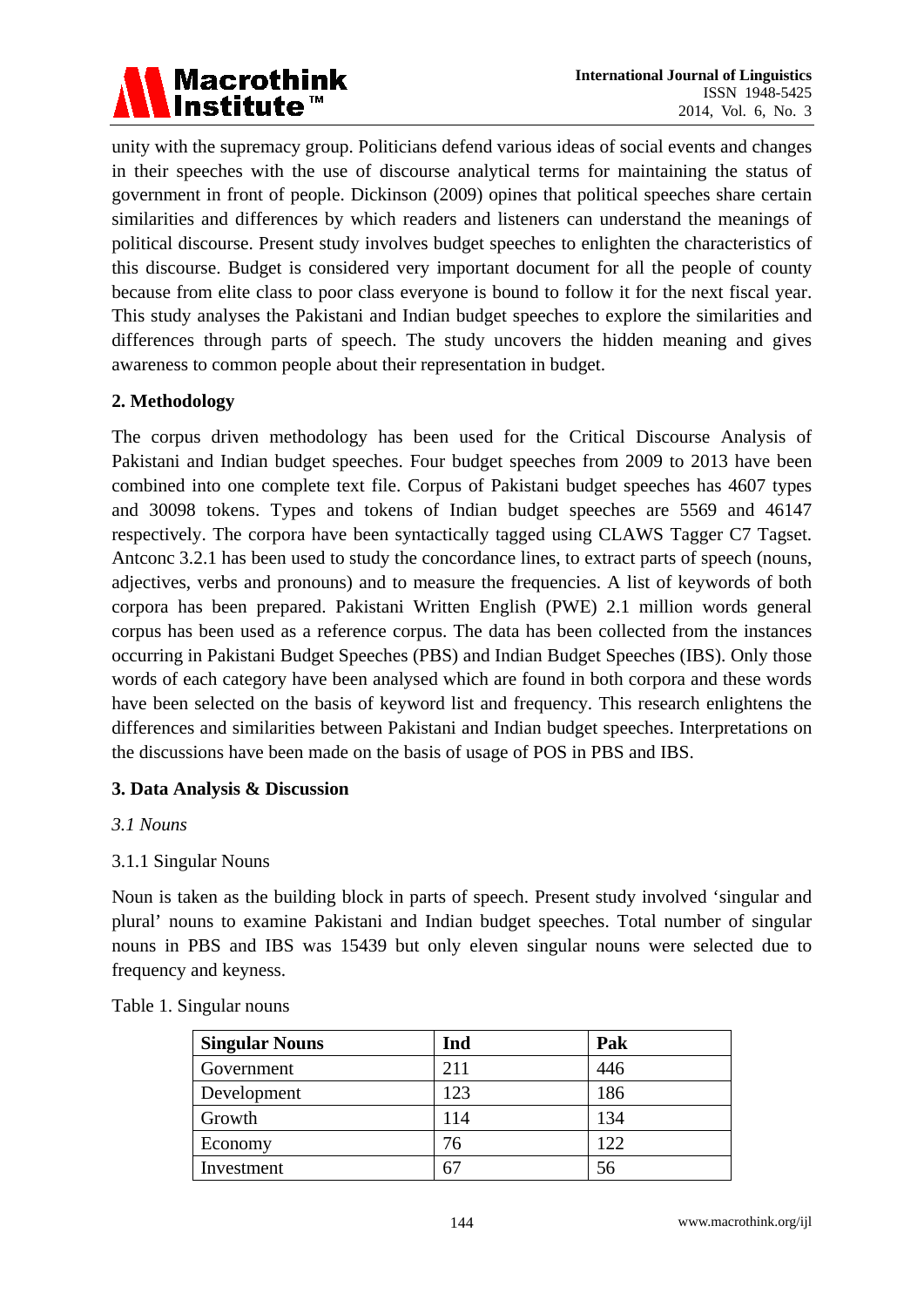

| Agriculture | 54 | 66 |
|-------------|----|----|
| Energy      | 24 | 98 |
| Finance     | 52 | 32 |
| Health      | 39 | 64 |
| Inflation   | 27 | 58 |
| Crisis      | 24 | 22 |

The study showed that above mentioned all 'singular nouns' have relation to each other. Present study pointed out that 'government' is responsible for budget declaration. Government takes steps to establish 'economy' and economy has direct influence of 'development' and 'growth' of every department and sector. In budget 'development' and 'growth' is mentioned in every department as 'agriculture', 'energy', 'finance' and 'health' to show their progressive situation. Developmental condition of these departments plays a vital role in establishment of economy. In budget not only growth and development is mentioned but 'inflation' and 'crisis' in every sector are also shown. Results have shown that PBS uses all these nouns with high and low frequency but this corpus rarely mentions these nouns in a unified way. IBS, on the other hand, mentions these nouns showing connection among them. This corpus discusses the role of 'government' in every sector and mentions 'development', 'growth' and 'crisis' according to the need of information.

Results have revealed that the occurrences of 'government', 'development', 'Economy' and 'Energy' have more difference in frequency. The study reveals that both the corpora focus on 'government' and show some duties which are performed by government. BPS and IBS relate some other plans and policies with government, in similarities, and use 'government' to give positive impact to masses of their current government, which is responsible for budgets. IBS focuses some other important points as 'government's job of reduction of custom duty' , 'concentration on service', 'completion of different projects', 'creation of development program', 'government hospitals and medical department'. Results enlightens that the occurrence of 'government' is higher in PBS than IBS but this planned information is missing in PBS rather an informal and overuse of 'government' is found in speeches. Both the corpora mention 'development' in agriculture and economic scenario as a similar point but PBS and IBS have certain differences in the use of 'development'. PBS mentions development in 'dairy units', 'energy sections and petroleum department', while IBS declares 'development' for 'children', 'infrastructure cases', 'rural ministry and agriculture', 'urban and youth institution'. Both the countries have some schemes and programs for the sake of development in their countries but IBS announces its schemes with required attention and also mentions the target population of these schemes which could be able to use these facilities while PBS has its high occurrence but it does not deliver the information in detailed way.

Present study proves that short, easy and familiar nouns are used in PBS and IBS. CDA indicates that simple vocabulary is used to make the people feel that here is no distance between masses and government but these simple words have so many hidden meanings through which government achieves its goal. PBS and IBS use the nouns to deliver the information on similar and different trends about different issues as PBS conveys the facts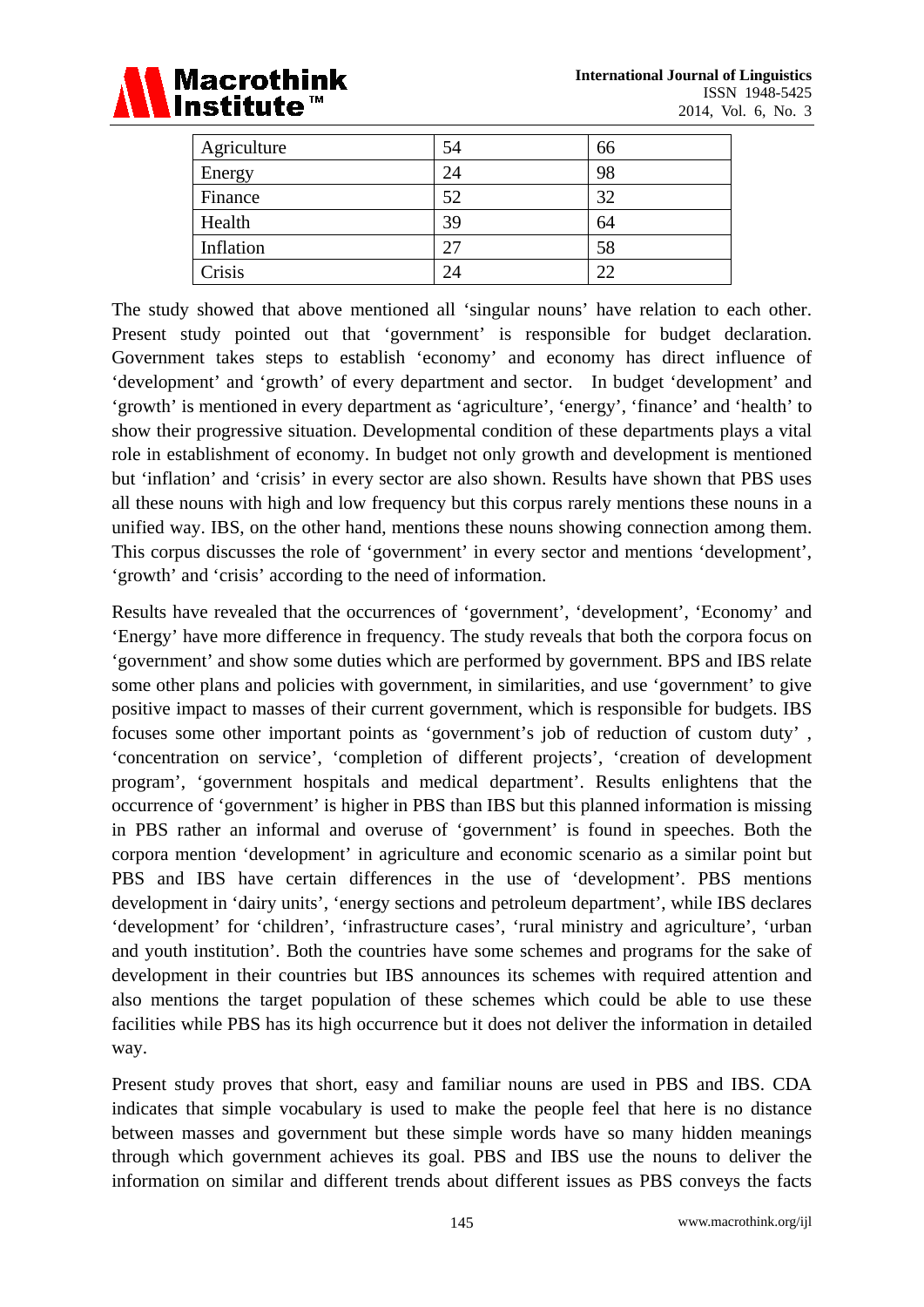

which apparently seem very significant but present research uncovers those matters which are neglected and delivered in covert way. On the other hand, IBS directly conveys the whole picture regarding any issue but CDA exposes that the direct and indirect use of language gives a profound and philosophical impact on people to attract them.

#### 3.1.2 Plural Nouns

Both the corpora have 5305 plural nouns. Present study chose ten plural nouns form keywords list which were more frequent. In the list of selected plural nouns 'projects', 'proposals', 'markets' and 'banks' have huge differences in PBS and IBS.

|                | Ind | Pak |
|----------------|-----|-----|
| Projects       | 71  | 94  |
| Proposals      | 44  | 18  |
| Markets        | 46  | 28  |
| <b>Sectors</b> | 36  | 46  |
| Farmers        | 40  | 24  |
| Taxpayers      | 31  | 42  |
| <b>Banks</b>   | 46  | 8   |
| <b>Schemes</b> | 26  | 26  |
| <b>Efforts</b> | 11  | 46  |
| Facilities     | 13  | 16  |

These plural nouns have mutual relation to each other as in budget government tries to support common people but some group of people are consciously mentioned in budget. Various 'efforts', 'schemes', 'facilities', 'proposals' and 'projects' are introduced in budget to relief the masses. Present study has explored that 'taxpayers' and 'farmers' are frequently mentioned in both the corpora and mentioned as special group of people from masses. IBS openly declares schemes for 'taxpayers' and 'farmers' and also mentions the role of 'banks' in this regard. Both the corpora discuss 'tax proposals' and give a brief picture of their benefits. The condition of 'markets' and 'sectors' has great impact on the economy and in budget they are discussed with full attention to show their role in establishment of the country. Present study shows that these nouns have connection to each other and in budget this connection is taken into account to make the budget more expressive.

Results have shown that PBS and IBS have certain similarities in budgets using all plural nouns as both the corpora confidently discuss those 'projects' which are completed recently. PBS and IBS openly tell about new projects for different departments and due to 'energy usage' in all over the world both the corpora discuss power projects in the country. In differences PBS discusses developed, important and on-going projects for various departments while IBS declares the housing, infrastructure, pilot and storage projects. This corpus specifies the information by telling targeted population of these projects as projects for loans, roads construction, food park and ultra-mega power projects. Banks are very important to start projects, programmes, schemes and loan distribution. Banks not only serves governmental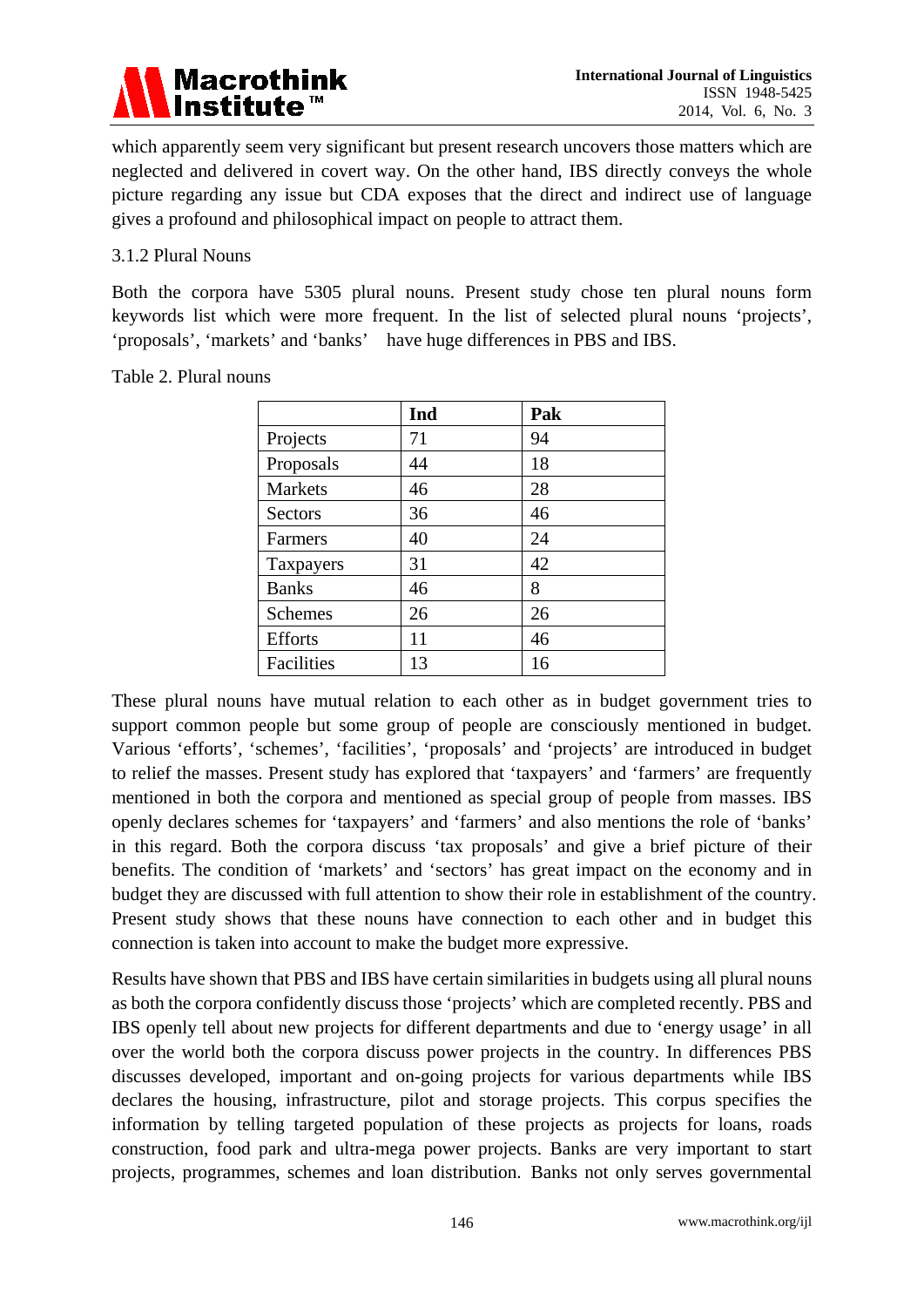

matters at national level but also works for collective packages of masses. PBS and IBS similarly discuss the role of 'commercial banks' in different sectors of their countries. Here is a huge difference in the occurrence of 'banks' in PBS and IBS which indicates that PBS does not have any significant role of banks. PBS discusses 'TFC facilities' and 'salary payments'. IBS provides the information about 'recapitalization', 'financial strengthening', 'to enhance the capacity of Regional Rural Banks', 'multiple lending from different banks', 'financial health', 'capitalisation' and 'capital requirements of Public Sector Banks'. this study highlights that PBS does not give this sort of specified information in budgets then how can the condition of banks be promoted.

In budget discourse the correct use of language is made sure because government wants to attain its goal but this job is done very carefully giving a positive picture of government's efforts to the common people. To attain this purpose, government introduces all sort of beneficial programmes for masses declaring different scheme, proposals, projects and facilities. The occurrence of these nouns depicts that IBS performs its duty very professionally to show connection among these plural nouns. This corpus mentions that government puts various efforts to facilitate farmers and taxpayers which show that government is really concerned to improve the condition of these groups of people. PBS does not deliver the information showing any connection among these nouns.

## *3.2 Adjectives*

Adjectives modify the nouns by describing, identifying, or quantifying them. With the help of adjectives the specific characteristics of nouns can be examined. Present study explores the use of general adjective in PBS and IBS which were 6718 in the corpora. Below mentioned ten adjectives have been taken due to frequency.

|               | Ind | Pak |
|---------------|-----|-----|
| National      | 144 | 82  |
| Economic      | 49  | 112 |
| <b>Basic</b>  | 84  | 28  |
| Current       | 49  | 62  |
| Agricultural  | 30  | 66  |
| Global        | 50  | 16  |
| Foreign       | 37  | 28  |
| International | 12  | 68  |
| Manufacturing | 25  | 22  |
| Political     | 2   | 26  |

Table 3. Adjectives

Present study makes clear to the connection of selected adjectives that in political scenario 'global', 'foreign' and 'international matters are taken into account to maintain the 'national' situation of the economy. These adjectives have not direct relation to the budget declaration but they are necessary of budget genre to solve the national matters and to establish the situation of economy comparing with worldwide network. All the 'current' and 'basic' needs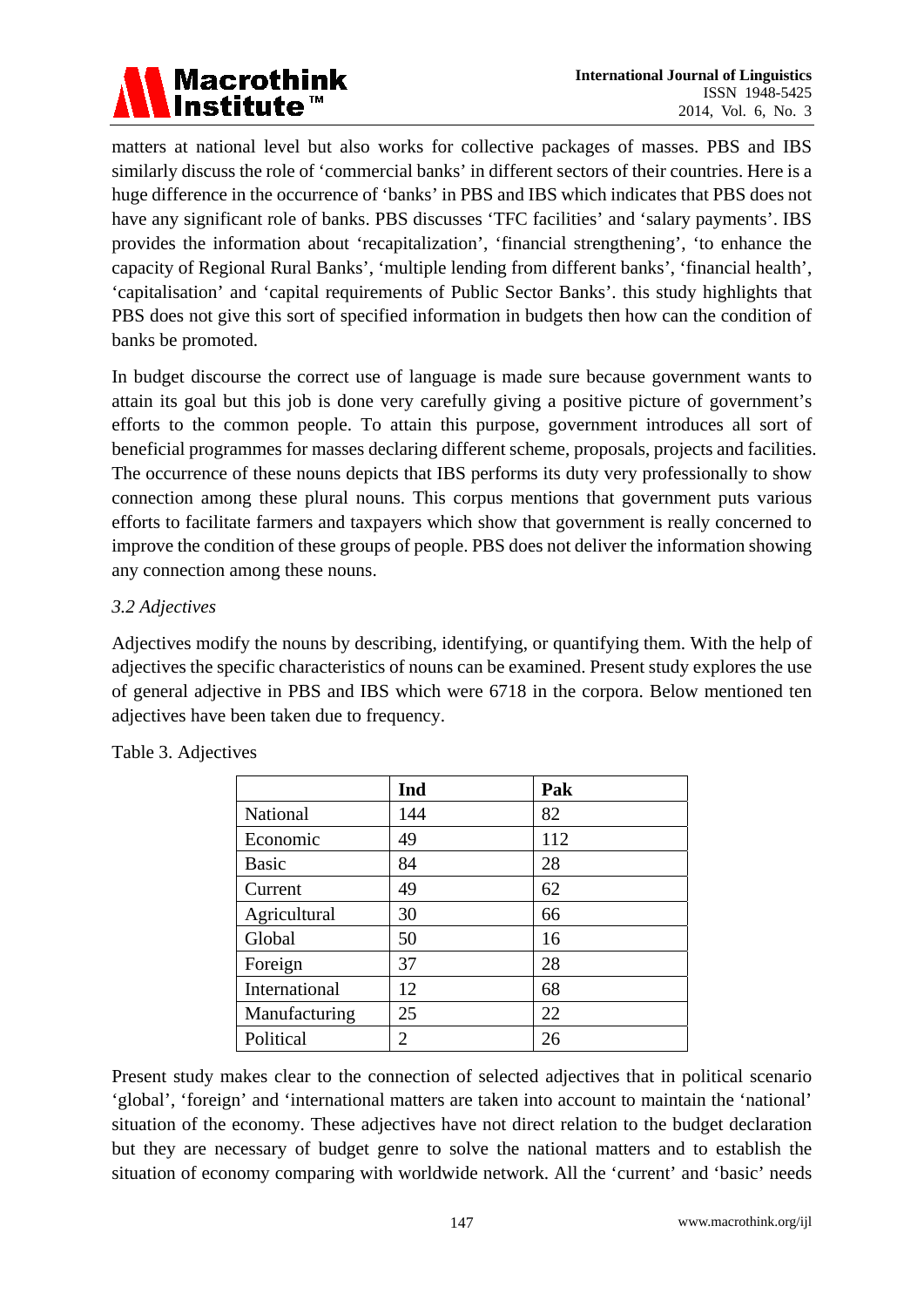of the country are mentioned in budget. These adjectives show that which matters are focused by the government in every fiscal year. 'Agricultural' and 'manufacturing' departments have great influence on 'economic' condition on the country. That is why these adjectives are combined and mentioned in budget to present a visual picture of coming fiscal year.

Results have pointed out that occurrence of most of the 'general adjectives' is huge in IBS as compare to PBS which is the indication that IBS discusses the matters in more open and dynamic style rather PBS is not this much consistent in this extent. Present study not only deals with the combination of words (nouns and adjectives) to trace out the results rather it highlights the use of these words with their key characteristics in both the corpora as PBS discusses 'national assembly secretariat', 'provinces and parliament', 'creation of the national commission of human rights' and 'national economic council' while, On the other hand, IBS declares 'national investigation agency', 'funds', 'national knowledge network', 'research associations', 'colleges', 'universities' and 'literacy mission', 'sustainable agriculture', 'rural telephone facility', 'health mission' and 'national skill development corporation'.

Present study investigates that IBS shows connection mentioning these adjectives and conveys the information specifically using them with nouns. This corpus neither repeats the previous information covertly nor overtly. Results have highlighted that PBS has somehow same use of 'global', 'international' and 'foreign'. This corpus huge occurrence of 'political' but does not have its substantial or significant role in any extent which weakens the budget reliability. IBS regularly mentions 'agricultural' and 'manufacturing' departments conveying required information about them but PBS does not mention them showing their role in other sectors or economy establishment. All the selected adjectives are essential part of budget discourse through which the information becomes more authentic and reliable. The absence of these adjectives or their connection to each other not only presents a dull picture of budget but also makes the information artificial.

#### *3.3 Pronouns*

Present study investigates the functions which are performed by pronouns in PBS and IBS. Total pronouns were 2154 in the corpora bur five pronouns have been chosen from keyword list due to frequency.

|     | Ind | Pak |
|-----|-----|-----|
|     | 501 | 166 |
| Our | 124 | 540 |
| We  | 98  | 564 |
| It  | 55  | 122 |
| Me  | 10  | 66  |

Table 4. Pronouns

Results have enlightened that 'we' has been used for different purposes in both the corpora. PBS uses this pronoun for various concerns as this corpus uses 'we' for the entire 'government', 'party', 'nation, people, and country'. This kind of information indicates the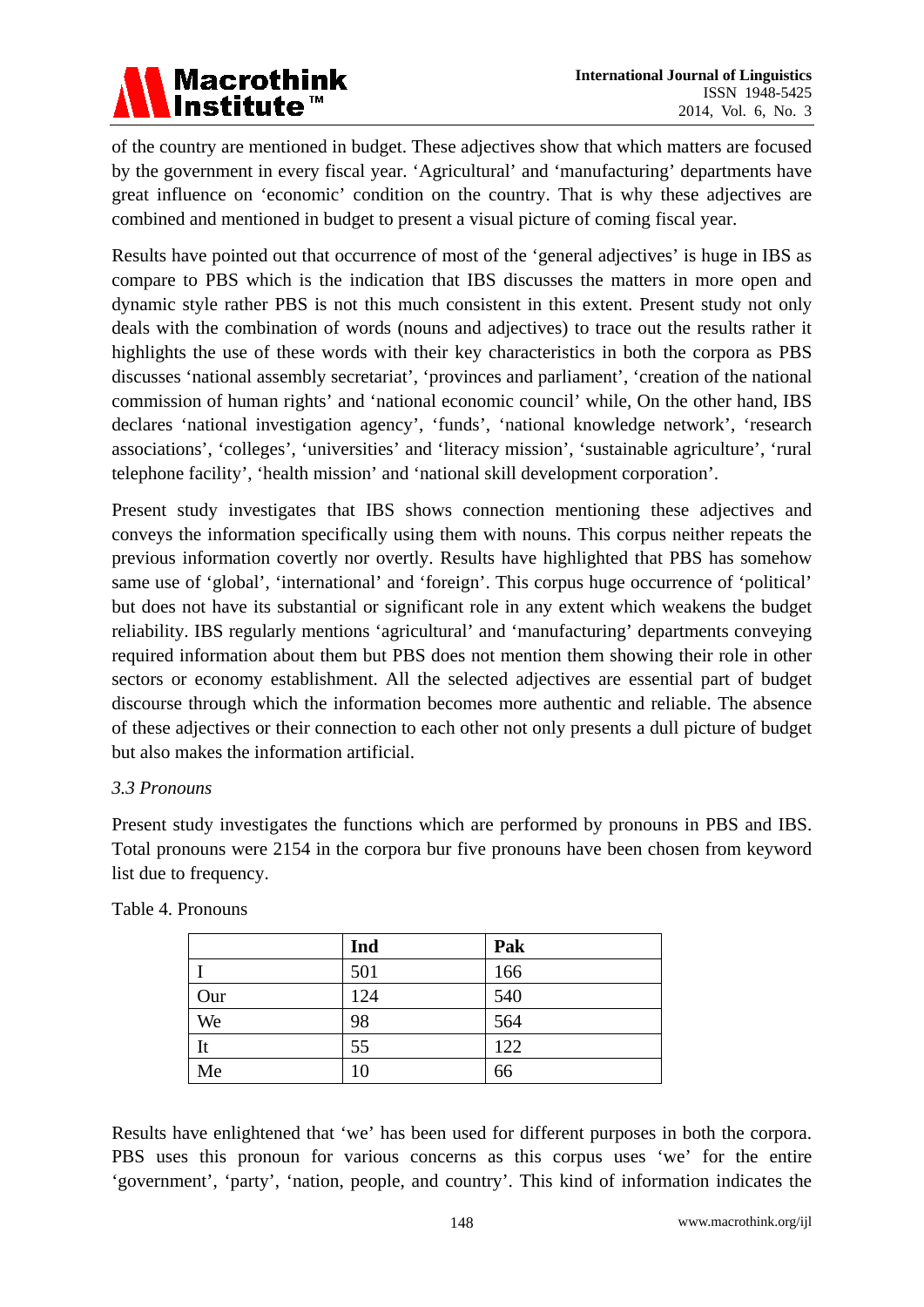

unity of entire community. Presnet study exposes that PBS delivers positive information about government using 'we' and wherever any sacrifice is required PBS involves the people of the country and prepare them to face any kind of circumstances and government shows that 'we all' (government and people) will resolve the problems. IBS, on the other hand, uses 'we' just for 'government and party'. This corpus does not use 'we' for any serious issue. The occurrence of 'we' is more in PBS as compare to IBS. This factor highlights that PBS uses 'we' for different purposes but IBS just mentions the government's effort by using this pronoun.

The occurrence and use of first pronoun indicates that minister takes the responsibility of every action in budget. PBS has lesser occurrence of 'I' than IBS which apparently does not seem authentic in information because 'finance minister' is not taking the responsibility. Results highlights that PBS mentions 'our' having collocation with 'agriculture', 'armed forces', 'brothers' (people), 'agendas', 'business environment', 'citizens', 'economy condition', 'tax and trade' and 'efforts' (which are put by government). IBS addresses 'agricultural production', 'customs duty rates', 'economic performance', 'export processes', 'growth strategy', 'creative energies' (of farmers, entrepreneurs, businessmen, scientists) and 'society'. CDA reveals that in PBS and IBS the use of 'our' is securing current government's strategies for the country but IBS announces the budget on strong grounds. The purpose is to investigate 'it' is to see that which patterns have been mentioned in 'passive form' in both the corpora. CDA examines that both the corpora use 'it is' having collocation with 'expected and proposed' which produced very significant results. The study of 'me' is very short because PBS and IBS do not use it for any substantial purposes.

Present study has proved that other pronouns as 'we', 'our', 'me' and 'it' also convince and persuade the people. CDA exposes the use of these pronouns at various stages that where government uses them and for what purposes. Budget bounds the people for one fiscal year to make them united for nation, country, government and party that is why government presents itself very responsible using 'we' and to mention crisis 'we' is used for people. Budget discourse is designed according to the issues and situations of economy of the country and, to handle the state of affairs, government plans the budget having country situation and demands of people into account. To achieve this target government uses the language with covert meanings. CDA investigates all those hidden meanings and ideologies which are taken into account by the government to declare the budget.

#### *3.4 Verbs*

## 3.4.1 Modal Verbs

Modal verbs are complex phenomenon of English grammar. They play different roles and communicate various meanings. This research examines the use of modal verbs in Pakistani and Indian budget speeches. Total quantity of modal verbs in PBS was 828 and in IBS was 458. Individual quantity is mentioned in the following table.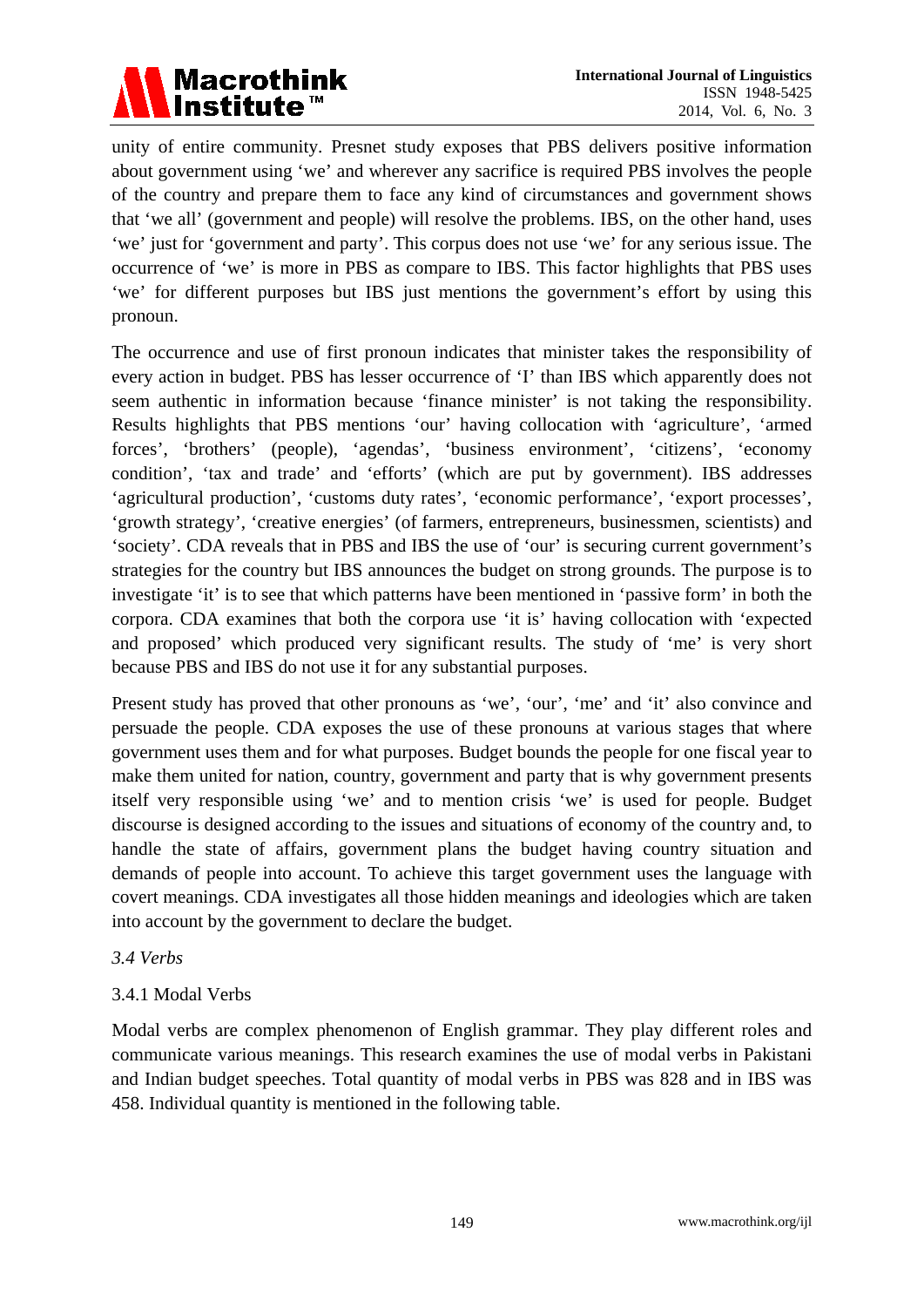

Table 5. Modal verbs

|        | Ind | Pak |
|--------|-----|-----|
| Will   | 242 | 396 |
| Would  | 125 | 206 |
| Can    | 26  | 38  |
| Shall  | 27  | 32  |
| May    | 15  | 38  |
| Must   | 12  | 78  |
| Should | 6   | 22  |
| Could  | 5   | 18  |

Modal verbs have a great variety of communicative functions. All the above mentioned modal verbs cover the subjective attitude or statement of the speaker, who presents her/his personal opinion and relation with reality. Politicians use these verbs to hide the exact information from common people. In political speeches politicians manipulate the statements according to their own needs and they fulfill their objectives showing one side of the picture to masses. Results have shown that the occurrence of all modal verbs is high in PBS than IBS which indicates that PBS is more speculative than IBS which presents a picture that this corpus has overlapping meanings of budget declaration. This study discovers that less use of modal verbs is an indication that budget does not have ambiguities in statements and IBS fulfills this requirement efficiently. PBS asserts the announcements in complex sentences with the over use of modal verbs which do not give the clear meanings to the audience.

Modal verbs themselves have connection to each other. Speakers use different modal verbs to perform various functions within one situation. In budget genre these verbs accomplish the same duty thorough which government achieves its goal and takes support by modal verbs to control the current situation of the country. CDA has uncovered those unclear and hidden meanings in this corpus regarding modality. The information, conveyed through modal verbs, in both the corpora is more authentic in IBS than PBS as IBS delivers the direct information with solid reasons rather PBS does not declares in insightful way. Present study has revealed that both the corpora use modal verbs to attain the set objectives of government through budget.

#### 3.4.2 Present form of Verb

Most of the selected verbs indicate improvement. Total number of first form of verb in PBS and IBS was 1207. The following verbs have been taken due to frequency.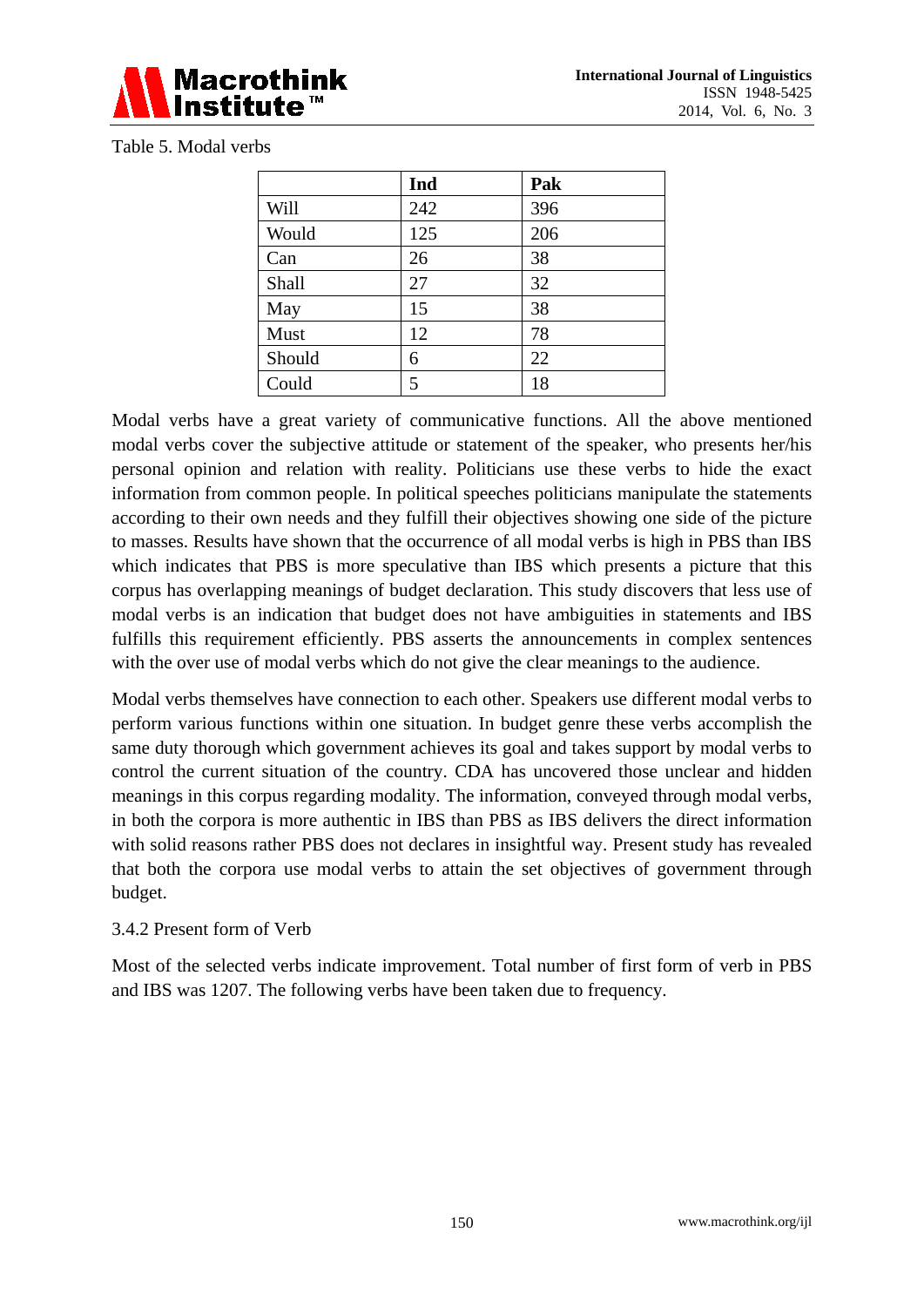

|  | Table 6. Present form of verb |  |
|--|-------------------------------|--|
|--|-------------------------------|--|

|           | Ind | Pak |
|-----------|-----|-----|
| Propose   | 275 | 24  |
| Provide   | 96  | 68  |
| Increase  | 81  | 96  |
| Reduce    | 40  | 54  |
| Encourage | 22  | 22  |
| Improve   | 27  | 42  |
| Ensure    | 29  | 52  |
| Address   | 34  | 20  |
| Inform    | 15  | 0   |
| Expect    | 8   | 8   |

The complete occurrence of present verb in PBS is 320 and in IBS 887. The research points out that the occurrence of present verb determines that IBS delivers the information having current situation of all issues in mind. This corpus conveys specified information to masses as compare to PBS. The study raises some questions here, that the use of lexical verbs shows that different action are being performed in the budget by government, but if the occurrence of verbs remained very short in entire budget then would the all required actions be performed by the government and if the government ignored such an important part of language then would it be fulfilling its duty by heart.

Budget is declared to inform the people about economy of the country. People are bound to obey all modifications mentioned in budget for coming fiscal year. Government takes steps to develop the situation of the country as well as common people. Government offers many schemes and programs using verbs as 'propose' and 'provide' their occurrence basically depicts the attention of government towards people. In budget masses is more concerned about its betterment. For this purpose, all the information is conveyed using the verbs as 'increase', 'improve' 'reduce' 'ensure' and 'encourage'. People develop so many expectations with budget and for this reason 'expect' is very important to analyze that for what purposes government uses it in budget. Results have pointed out that IBS uses 'inform' having high occurrence while PBS does not use it for once which indicated that budget is not declared giving complete information to the common people. The merged relation of these verbs to each other shows that they all are necessary in budget to convey the information in a conclusive way.

## 3.4.3 Past Form of Verb

PBS and IBS have 337 second form of verb. Both the corpora do not use second form very frequently. Not a single verb is used more than fifteen times in the corpora. It is noticeable that some selected verbs are second form of those verbs which have been studied as first as form of verb as provided, increased, rose and helped.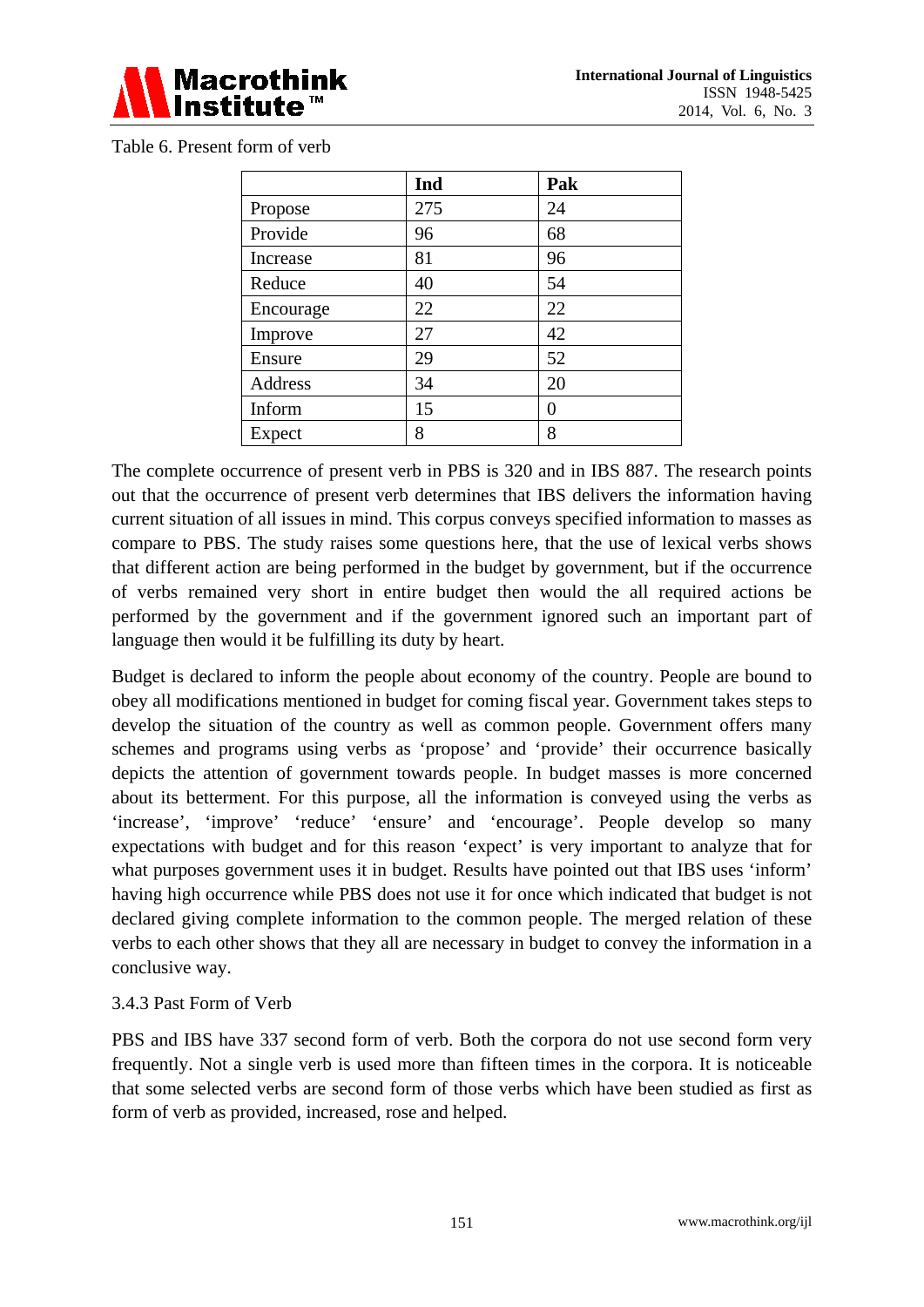

|                | Ind            | Pak |
|----------------|----------------|-----|
| Became         | 4              | 8   |
| Increased      | 5              | 4   |
| Made           | 3              | 6   |
| Provided       | 5              | 6   |
| Received       | 5              | 4   |
| Rose           | 5              | 8   |
| <b>Took</b>    | 7              | 8   |
| Came           | $\overline{2}$ | 12  |
| <b>Brought</b> | $\overline{2}$ | 6   |
| Helped         |                |     |

The occurrence of these verbs shows that they are not used frequently in PBS and IBS. Over all occurrence of 'second form of verb' in the corpora is very less. The results of these verbs are also not so convincing regarding their use in the corpora. 'Increased' and 'provided' are found as 'present form of verb' with sufficient occurrence but as 'second form of verb' they do not have any significant use. These verbs are only POS which do not have substantial role in PBS and IBS. Present study has pointed out that their use in budget genre just covers government side and defends it in front of people.

The study proves that less use of 'second verb' is the core feature of budget discourse that government consciously takes no notice of past year events and does not discuss the previous issues in current year rather future picture is displayed in front of people to take their minds in control. Pity on poor masses because they think that future plans will give them comfort but they really don't know what game is played with them every year. Results have uncovered the fact that no attention is paid towards last year promises made by government.

## **4. Conclusion**

Present study has impartially attained the aim and objectives of exploring the hidden meanings of PBS and IBS. This study has enlightened that budget speeches are not declared neutrally rather so many underlying meanings work behind simple statements. This study has exposed all hidden meanings of both the corpora which were opaque for common masses.

It has also been claimed that PBS and IBS have certain similarities and differences in the usage of various POS. As PBS does not deliver essential information about various issues which is found in IBS in detail, for instance agriculture, education, health, economy crisis, medical and formers' betterment. IBS uses specified way to address each matter but PBS pays minor attention to those issues, without keeping in view that how important they are for country development. Furthermore, PBS declares the budget fulfilling its apparent requirements but the most important target 'common masses' is ignored at various levels to provide them elementary facilities of life. PBS conveys the information quantitatively not qualitatively while IBS directly comes to the point and brings out innovative ideas to handle the situation.